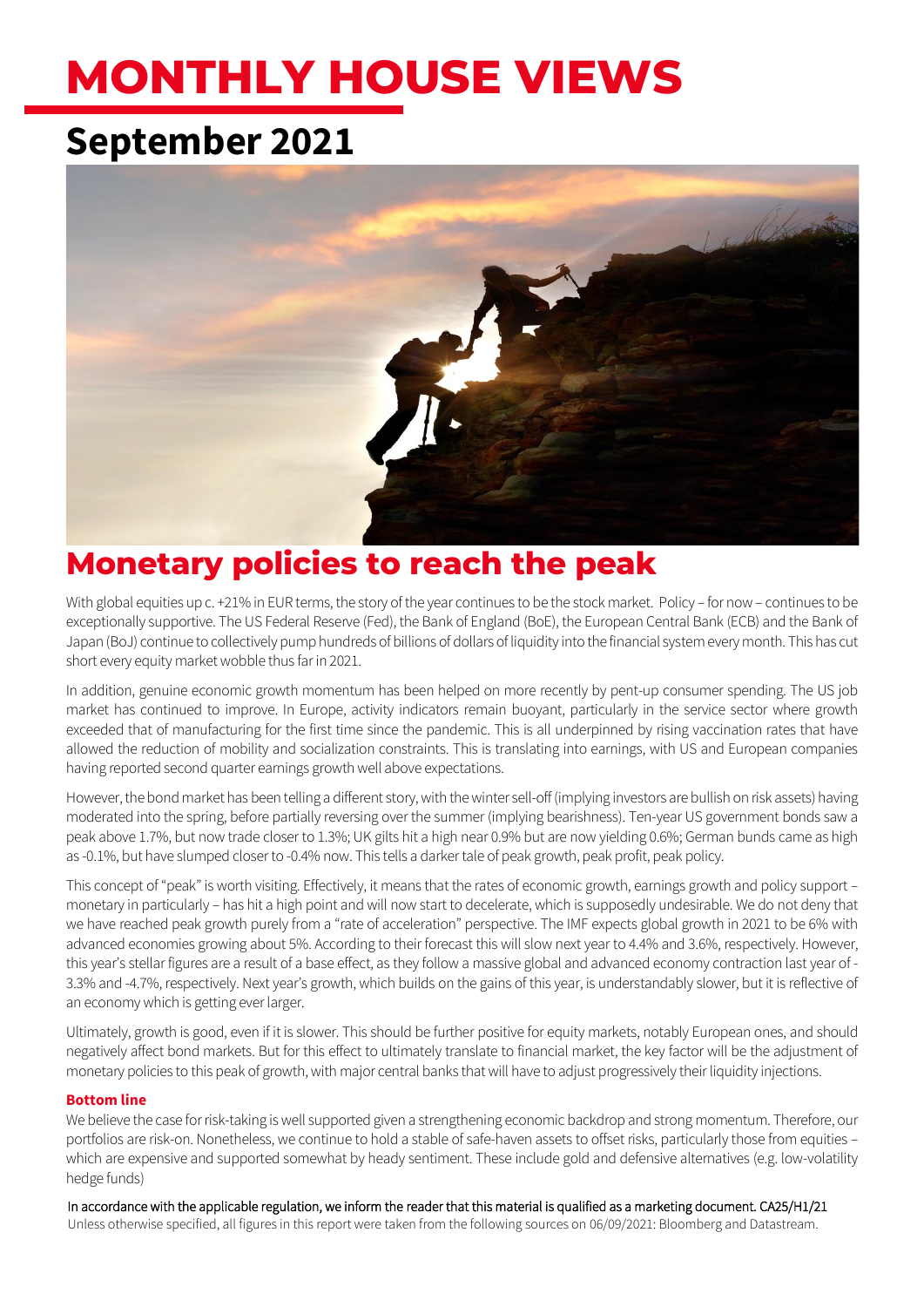# **OUR ASSET ALLOCATION**

The table below presents the latest conclusions of our Global Investment Committee



U/W Underweight Short – 3-5 years

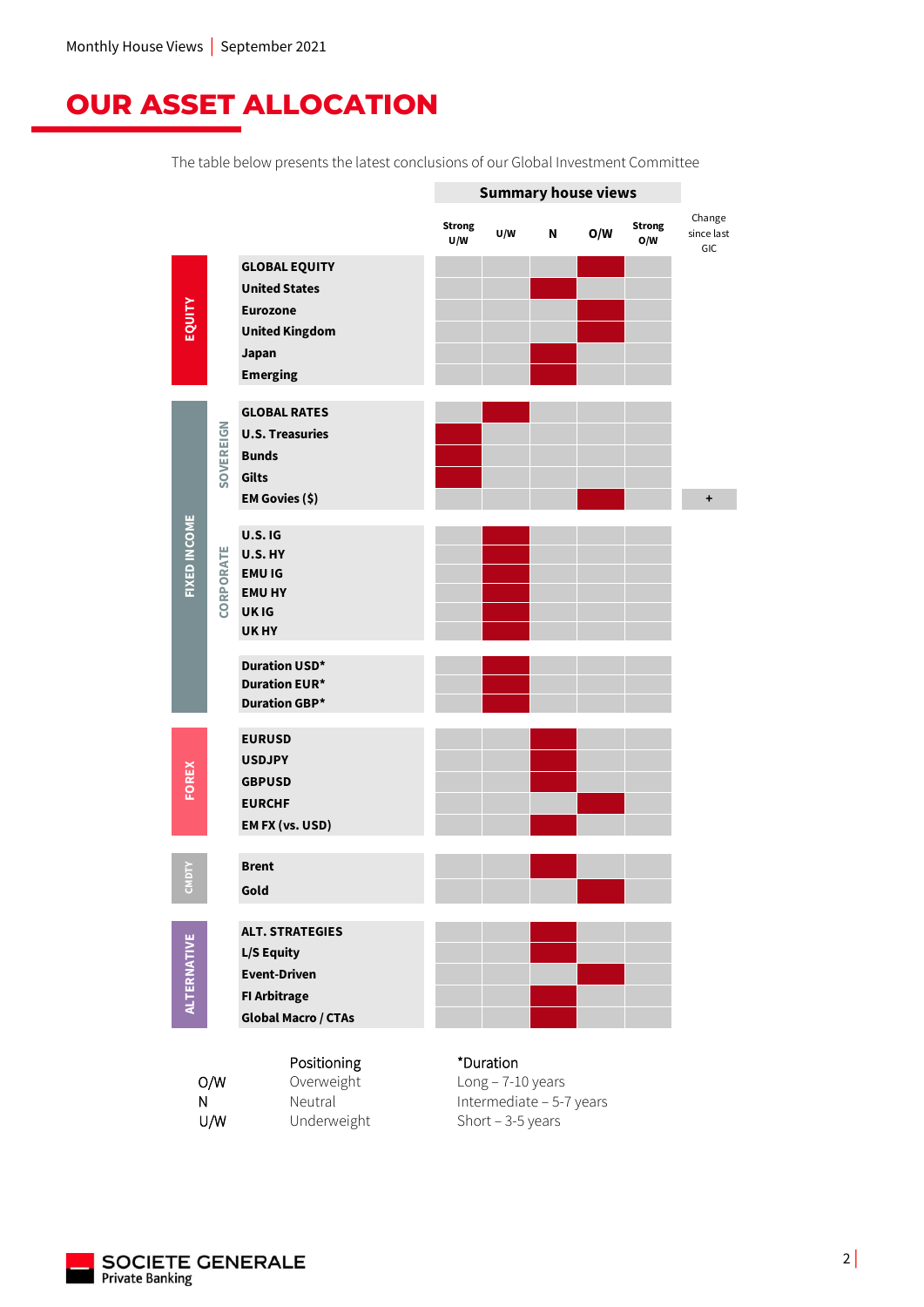| <b>EQUITIES</b>      |                                                                                                                             | p6 |
|----------------------|-----------------------------------------------------------------------------------------------------------------------------|----|
| <b>United States</b> | We remain Neutral on US equities, which reached new all-time highs in August.                                               |    |
| <b>Eurozone</b>      | We remain Overweight on the region given its high sensitivity to a cyclical upturn in activity.                             |    |
| <b>UK</b>            | We remain Overweight as market valuations are considered attractive.                                                        |    |
| Switzerland          | The market is dominated by high-quality, defensive stocks, which should provide downside protection.                        |    |
| Japan                | We are Neutral on Japanese equities since the country is still stuck in the pandemic, but valuation appears relatively low. |    |
| Emerging (EM)        | Reduced access to vaccines limits the normalization of the economic recovery, notably in China. We remain Neutral.          |    |

| <b>FIXED INCOME</b>                       | p <sub>5</sub>                                                                                                        |
|-------------------------------------------|-----------------------------------------------------------------------------------------------------------------------|
| Sovereigns                                | Government bonds remain unattractive, offering negligible or negative yields to investors. We are Strong Underweight. |
| Duration*                                 | We still prefer shorter-dated bonds across markets, which are less sensitive to any rises in rates.                   |
| Inflation-linked                          | We expect disinflationary forces return in 2022. We are Neutral.                                                      |
| Investment<br>Grade                       | Spreads have tightened further towards historic lows. We remain Underweight.                                          |
| <b>High Yield</b>                         | HY yields and spreads remain close to historic lows and we've stuck to an Underweight stance.                         |
| <b>Emerging debt</b><br>$(in \in and \S)$ | The abundance of liquidity and low US interest rates provide broad support for emerging bonds.                        |

| <b>CURRENCIES</b> |                                                                                                                                                                                     |
|-------------------|-------------------------------------------------------------------------------------------------------------------------------------------------------------------------------------|
| <b>EUR/USD</b>    | While the potential for activity seems higher in the Eurozone, interest rates remain more attractive in the United States. Overall,<br>we remain Neutral                            |
| GBP/USD           | No fundamental trend is anticipated in favor of any of the currencies and uncertainties linked to the pandemic remain.                                                              |
| <b>EUR/GBP</b>    | No fundamental trend is anticipated in favor of any of the currencies and uncertainties linked to the pandemic remain.                                                              |
| USD/JPY           | No fundamental trend is anticipated in favor of any of the currencies and uncertainties linked to the pandemic remain.                                                              |
| <b>EUR/CHF</b>    | Both the euro zone and Switzerland should register strong cyclical recoveries in H2 which should encourage risk appetite<br>and a shift away from safe havens like the Swiss franc. |
| Emerging          | Emerging currencies could be penalized by the Federal Reserve's asset purchase policy changes. These uncertainties lead us<br>to remain Neutral.                                    |

| <b>ALTERNATIVES</b> | p8                                                                                                                                   |
|---------------------|--------------------------------------------------------------------------------------------------------------------------------------|
| Hedge funds         | Our preferred strategies are Special Situations, directional L/S Equity, discretionary Global Macro and CTAs.                        |
| Gold                | Gold appears to be a good hedge in case of disruptions in the risky markets. We remain Overweight.                                   |
| Oil                 | The price of oil has been strongly impacted by Hurricane Ida and the evolution of the pandemic. We maintain our Neutral<br>position. |

Source: SGPB, 06/09/2021

\* Duration: short = 3-5 years, medium = 5-7 years, long = 7-10 years

HY = High Yield bonds (higher return but greater risks), IG = Investment Grade bonds (higher quality but lower return)

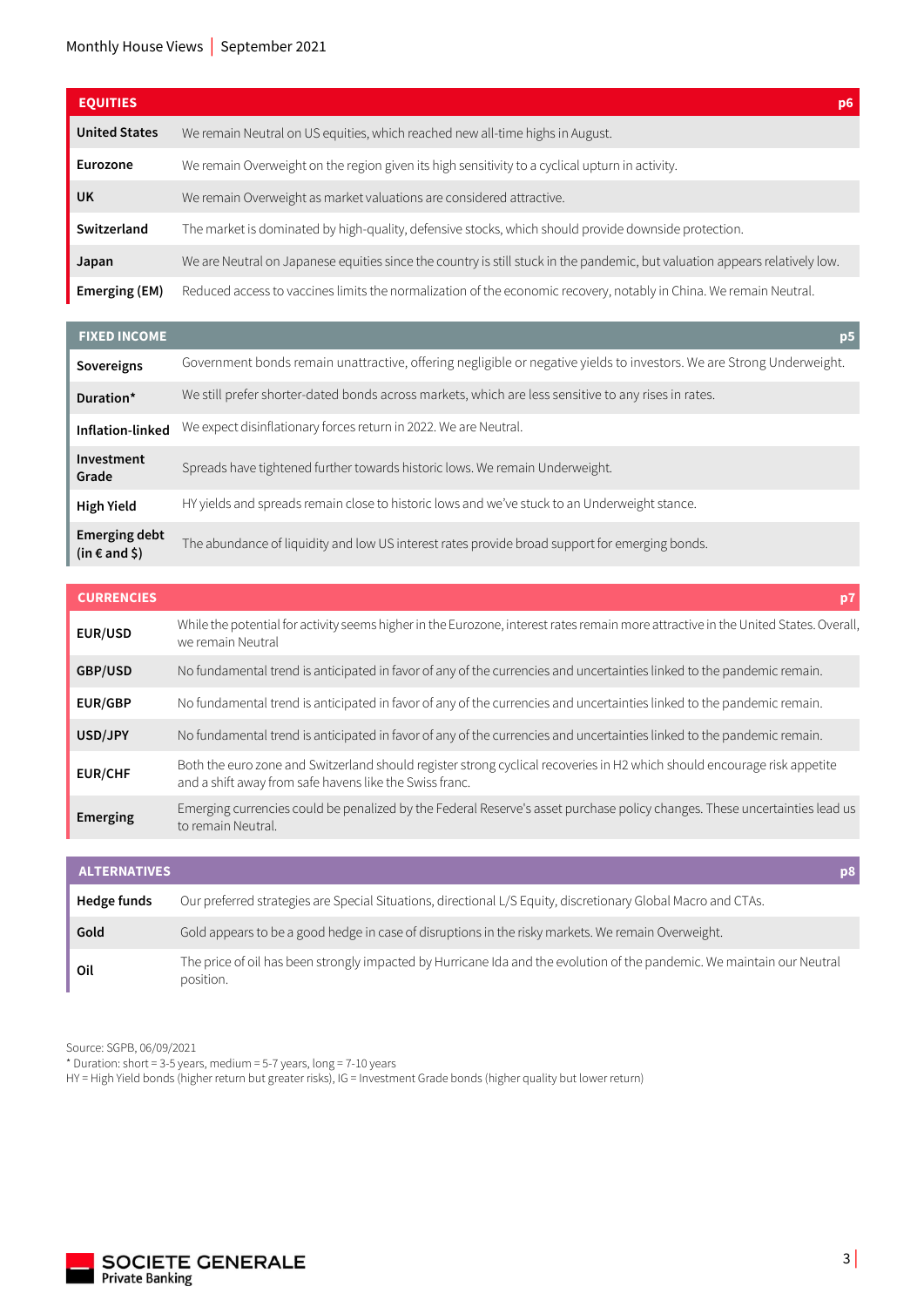# **ECONOMIC OUTLOOK**

### **An Economic Recovery Contingent on "Living with Covid"**

The continuing pandemic crisis is stoking fears of a resurgence in mobility restrictions that could hobble the recovery. However, this risk should remain limited in the developed economies, where vaccination rates appear to be effective. In addition, monetary policy and financial conditions will continue to sustain the recovery over the next few months. On the other hand, the emerging economies will suffer from their unequal access to vaccines and the capacity of their policies to support economic activity.

During the summer, Delta's dominance and issues getting people vaccinated generated uncertainties over how long the economic recovery that started early in the year could last. These new doubts made people aware that the public health crisis would be around for a while, and that economic activity would hinge on how well citizens and political decision-makers could "live with Covid".

In countries where vaccination is reaching relatively high rates – such as the United States and Europe – social-distancing rules that are hampering economic activity will be gradually relaxed, allowing the recovery to continue. Some countries with lower vaccination rates are still imposing strict public health policies (such as the "Zero Covid" policies in China, Japan and Australia) with restrictions that could have a greater impact on their economies, depending on how the virus tracks. As a result, there is a risk of substantial disparity in the world's different regional economies

While the IMF has confirmed its growth forecasts for the global economy (+6.0% in 2021 and +4.9% in 2022), the outlook for the emerging markets and developing economies has been scaled back for 2021, particularly for emerging Asia. In fact, the emerging economies will suffer from reduced access to the vaccines as well as less support from their fiscal and monetary policies. China, in particular, is facing a slowdown in its economy, both because of external demand (slowdown in exports) and its domestic demand (decline in consumption due to lockdowns).

China, in particular, is facing a slowdown in its economy, both because of external demand (slowdown in exports) and its domestic demand (decline in consumption due to lockdowns).

Conversely, the forecasts for the advanced economies have been revised upward, supported by a recovery in consumption with public health restrictions ending and stimulus plans being implemented, especially in the US.

Moreover, the public health crisis continues to cause persistent difficulties for some sectors and production chains. These difficulties are putting pressure on the costs of some inputs, which may threaten business margins or inflation if some of those costs can be passed through to resale prices. The majority of these recent price pressures reflect temporary factors. In most countries, inflation is expected to return to prepandemic levels in 2022. While these pressures should remain transitory, they do present a risk worth watching, especially for the emerging economies where the impact of food prices is relatively bigger for consumers.

The developed economies' central banks are expected to maintain an accommodating tone, even if they do begin to taper their sovereign bond purchases. In so doing, they should adapt to the gradual reduction in the States' financing needs. In China, where the central bank had taken a step toward easing its policy before the summer, the economic uncertainties will confirm this move toward a more accommodating monetary policy.



**IMF growth projection**

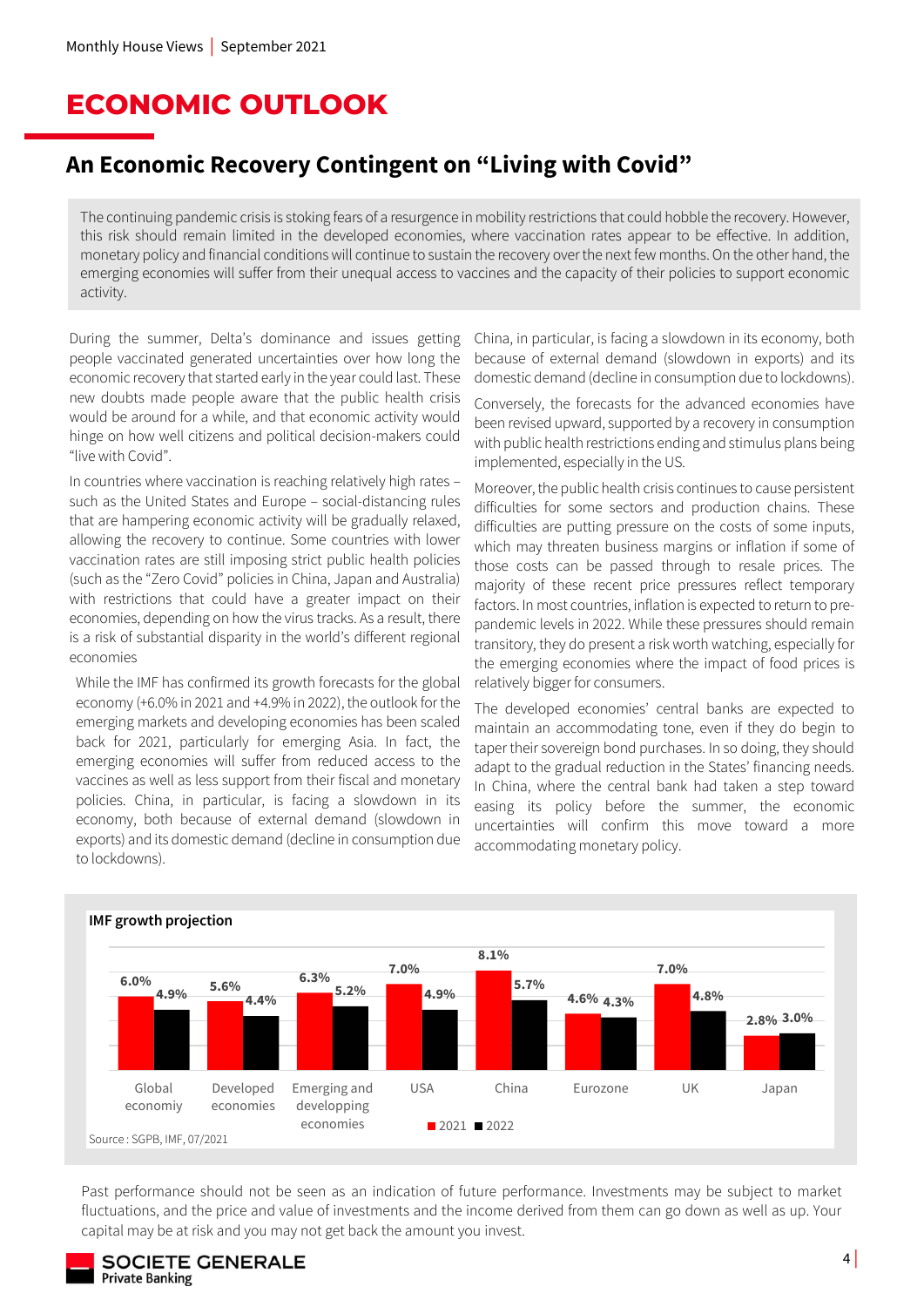## **FIXED INCOME**

### **Little Appeal**

Today's environment of a continuing recovery continues to present a challenging backdrop for bonds. We are staying Underweight in developed sovereigns and credit. We are choosing to Overweight emerging sovereigns, to profit from yields that we deem to be attractive.

#### **Sovereigns**

US. After a quick climb at the start of the year, 10-year Treasury yields sank, stabilising at around 1.30% at summer's end. The situation stems from fresh worries about the pandemic's path, which have overtaken inflationary concerns. However, we think the vaccines will allow the economic recovery to continue, and that inflation's rise this year will be transitory (see Economic Outlook, page 4). We also anticipate that Treasury yields will climb toward 2.0% over the next twelve months. We are keeping our Underweight.

Euro zone. Ten-year German Bund yields followed a trajectory similar to US Treasury yields and recently moved back to near -0.36%. The movement was more modest than in the United States because the recovery remains more moderate in the Euro zone. In addition, the ECB is maintaining its large-scale asset purchase programme, which helps keep rates low and spreads contained between Euro zone countries. However, with a recovery confirmed in the last quarter, Bund yields should follow Treasury yields upward. We are keeping our Underweight.

UK. Yields on 10-year sovereign bonds ("gilts") settled slightly to 0.70%, after increasing over the first months of the year. Yields are expected to keep climbing on the back of the rapid increase in vaccinations in the UK and market expectations of monetary policy tightening starting next year. We are staying Underweight.



#### **Credit**

US. In early January we moved Underweight on IG bonds, considering that tight yield spreads offered only limited protection against an increase in Treasury yields, and that is exactly what happened, because the sector's performance has been negative year-to-date. In the short term, spreads tightened again to 87bp, close to 2018's all-time lows, and we do not see any reason to adjust our position. HY spreads at 326bp are close to the low points prior to the 2007 collapse and are of little interest.

Euro zone. At just 0.35%, yields on euro IG bonds remain deeply unattractive given the 1.6% core inflation in August. Price declines will be cushioned by a pick-up in the ECB's purchases, but those low yields have limited prospects for capital gains. We are keeping our Underweight. HY in euros offers little more appeal – yields remain close to April's all-time lows and spreads are back at only 300bp. We are keeping our Underweight.

UK. IG spreads over gilts are back to historical lows, as are those of speculative bonds, proving unattractive for investors looking for income. The macro environment is still good but spreads so tight will offer only limited protection if conditions worsen – for example if inflation should rise sharply. We are staying Underweight.

#### **Emerging Market (EM) debt**

We have chosen to move from Neutral to Overweight on EM sovereign bonds, which look attractive in terms of yield. Even if the economies are likely to continue to suffer the effects of the pandemic, they would benefit overall if the recovery in developed countries was confirmed. It appears the Federal Reserve's monetary policy announcements ("tapering") would come as no surprise to market operators and would not destabilise this asset class. All in all, the risk/return trade-off does look positive for EM sovereign bonds.

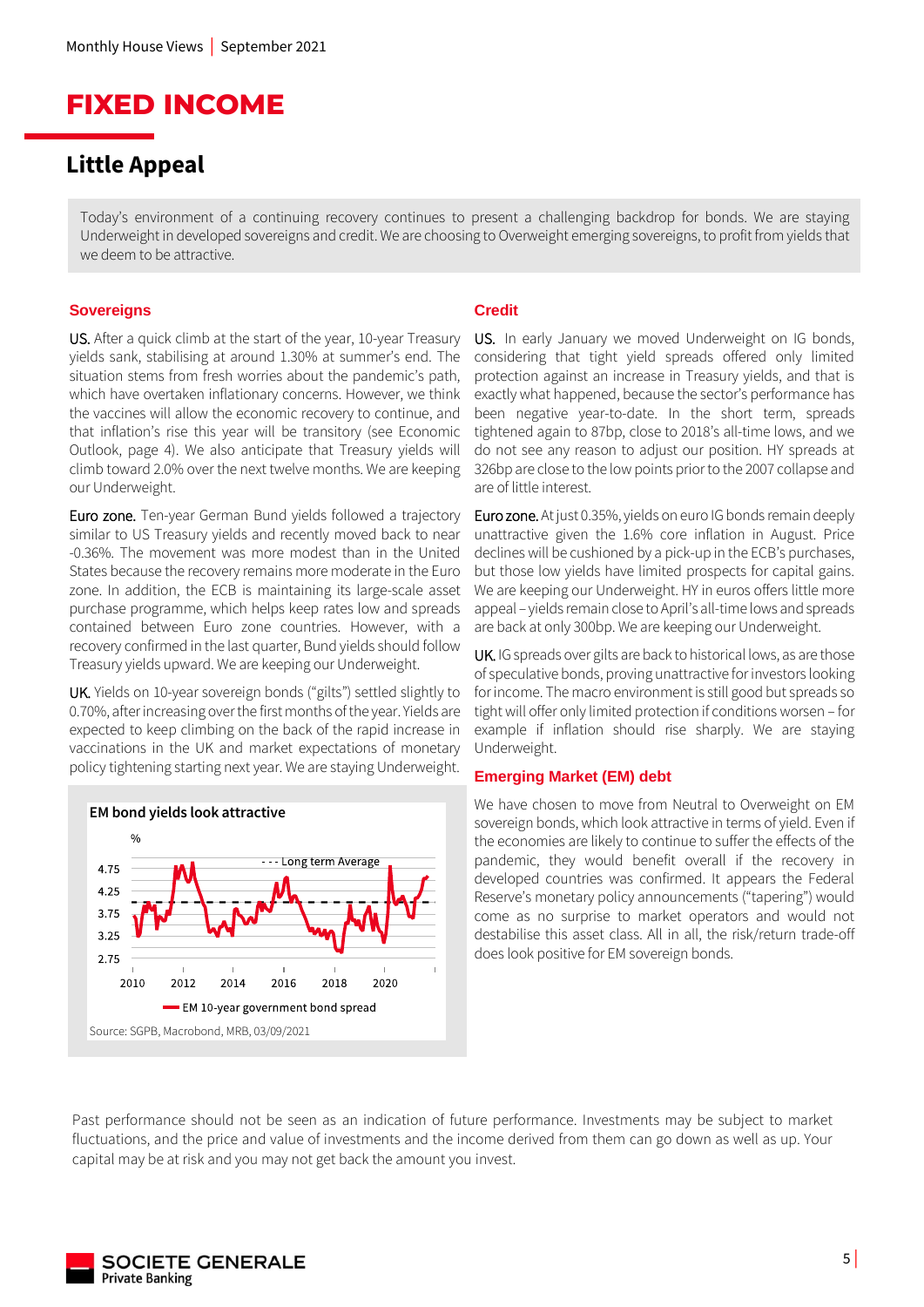## **EQUITIES**

### **Taking advantage of the Recovery**

Equity markets in the developed economies broke records over the summer, despite uncertainties inherent to the pandemic. We remain Overweight on equities, which will continue to profit from the continued economic recovery and the liquidity still being pumped in by the central banks. We are focused on exposure to the euro zone and the United Kingdom, which have better growth potential in this recovery.

**US.** US equities closed out August at an all-time high thanks in particular to the Federal Reserve Chair's remarks at Jackson Hole, which reassured the markets while maintaining an accommodating tone. Jerome Powell began by reiterating his analysis that currentinflationary forces are transitory. He went on to confirm that the Fed would not adjust its asset purchases (tapering) before the end of the year unless economic conditions progressed as anticipated. By year's end, the market could continue to benefit from the ongoing economic recovery, with liquidity still abundant and share buybacks favourable. However, valuations are extremely high at present, with a price-to-cash flow ratio of 16.5x, while the cyclically-adjusted price-to-earnings ratio has only ever been higher during the dot-com bubble. Furthermore, some risk factors persist, including how quickly Americans are being vaccinated and whether the Democrats can implement both stimulus plans. On balance, we remain Neutral on this market.

**Euro zone.** Euro zone equities have also profited from the influx of cash but continue to show attractive growth potential. This market should benefit from the continued strong economic recovery, mainly due to very high vaccination rates in EU member countries and upgraded earnings guidance from analysts who are still expecting faster growth than in the United States both this year and next. We continue to favour cyclically sensitive sectors such as materials, industrials, financials, consumer discretionary and energy. We remain Overweight on this market.

#### **More attractiveness for European markets according to price-to-cash flow ratio**



**UK.** We are keeping our Overweight on UK equities. The UK is the most attractive market we follow, with a 9% discount to its ten-year average on the price-to-cash flow ratio and pays a dividend yield of 4%. Earnings growth this year will exceed most other developed markets, with a consensus of +76.8%. In addition, restrictions have eased, which should boost both the cyclical recovery and investor sentiment.

**Switzerland.** Despite their excellent performance in recent weeks, Swiss equities have continued to underperform the other geographic regions since last November's vaccine announcement. This underperformance is largely due to the very defensive nature of Swiss equities which are, by definition, much less cyclically sensitive than its neighbours'. In addition, analysts expect 12% earnings growth this year, which is well below the other developed countries. Still, the fundamentals remain solid and Swiss equities are of high quality, which should offer some protection against any potential drop.

**Japan.** Although equity valuations are relatively attractive, Japan is still mired in the pandemic, with a resurgence in new cases and hospitals at capacity, forcing its government to reinstate lockdowns. This public health situation will continue to hamper the economic recovery, while the idea of a major stimulus plan is emerging in the run-up to September's elections. We remain Neutral.

**Emerging Markets.** Concerns over the impact of Chinese regulations, both locally and globally, along with the data showing a slowdown in growth have driven emerging equities down. And with the increase in coronavirus cases, analysts have reduced their year-end growth forecasts. Nonetheless, the emerging markets are drawing new interest due to their reasonable valuations and expected earnings growth over the next few years. We remain Neutral.

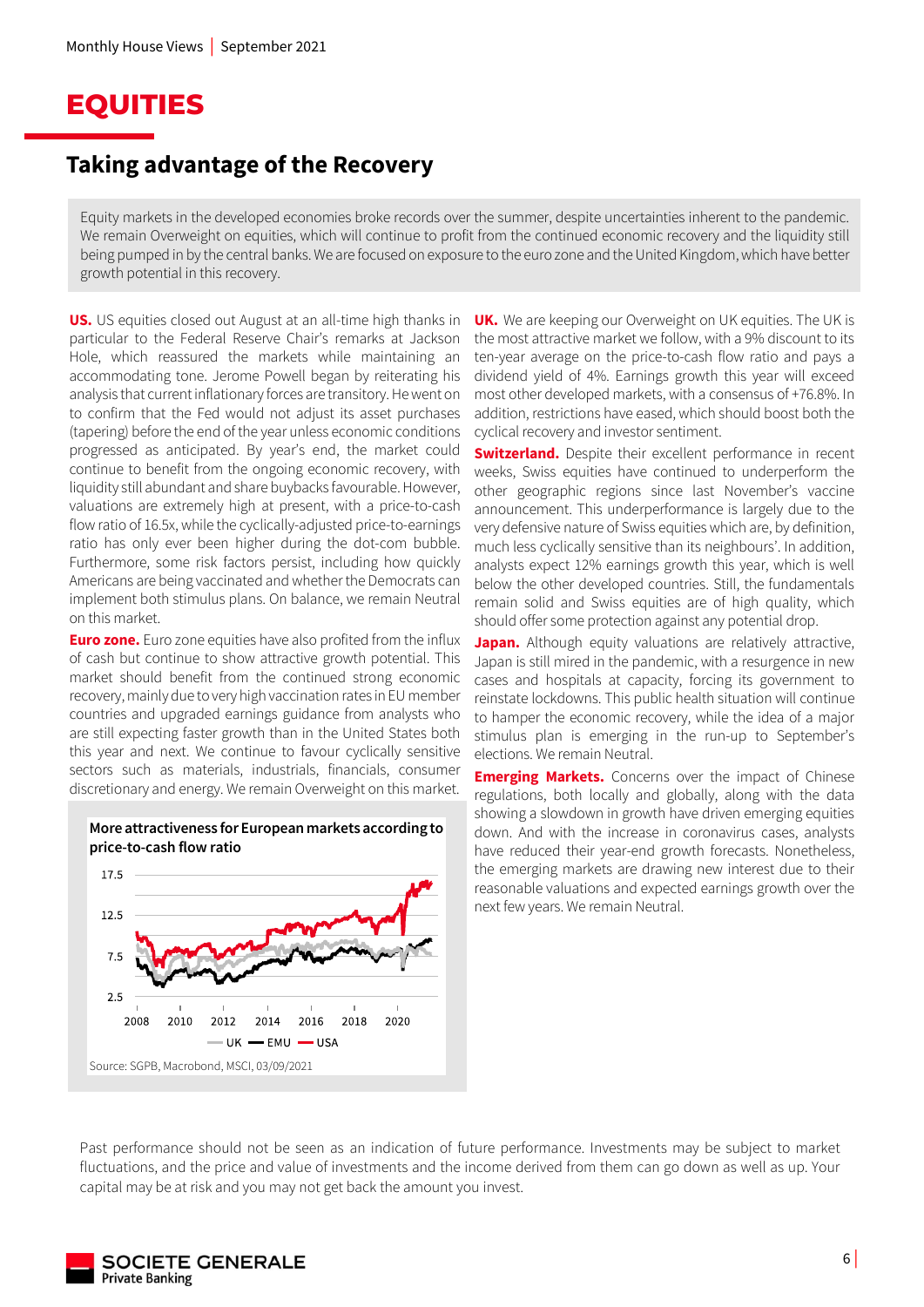### **CURRENCIES**

### **Sideways for now**

No fundamental trend is anticipated in favor of major currencies and uncertainties linked to the pandemic remain. We thus remain neutral on major currencies.

**Dollar Index.** The greenback has been relatively stable versus its counterparts over the last few weeks. Expectations that the Federal Reserve's interest rate hiking cycle is nearer than previously thought have been pared back following Chair Jay Powell's dovish remarks at the Jackson Hole summit. The medium outlook for the USD is more positive but FX volatility is expected to rise. We thus remain Neutral on the Dollar.

**EUR/USD.** Vaccine rates in Europe have picked up markedly since the spring, and they have led to much stronger economic growth. This is clearly seen in the Composite Manufacturing Purchasing Managers' Indices registering at 59.5 in August 2021. While slightly lower than July's 15-year high of 60.2, here too a solid expansion in the bloc's business activity is clear, particularly in the service sector where growth exceeded that of manufacturing for the first time since the pandemic. Nonetheless, this has not flowed through to a much stronger euro thus far, which remains well almost 20% below its purchasing power parity value against the US dollar. Nonetheless, for the first time in a decade, inflation is at 3%, far above the European Central Bank's 2% target. Some believe this combination of cheap valuations, better growth and high inflation suggest the ECB may scale scaled in quantitative easing earlier than previously thought. While we have a neutral view, there is an upside risk to the single currency.

**GBP/USD.** The Bank of England kept rates and bond purchases unchanged at its most recent monetary policy meeting, at 0.1% and £896 billion, respectively. Inflation is moving up and could hit 4% later this year although this is expected to be temporary. Despite the recent rally in the USD, the pound has held at about



the \$1.38. While the UK took a very heavy hit during the pandemic, the re-opening of the UK economy is proving to be a boon for the pound. For Q4 this year, we are sticking with a slight upside forecast of \$1.40.

**USD/JPY.** The US dollar has hovered around the 110-level versus the Japanese yen. However, it hasn't been a one-way street, with the cross challenging the 108.75 area of support over the last couple of weeks. Volatility is on the rise, and the Yen remains a pawn, with US yields and rate expectations dictating play. Furthermore, there isn't much to get excited about in Japan, with economic growth expectations recently being revised lower. Japan is struggling to bat off the pandemic, and the BoJ is nowhere near being able to increase rates, with inflation still being just a pipe dream (most recent figures of -0.3% still shows deflation). Overall, we would expect the cross to remain in the 110.00-112.00 trading range for the months ahead.

**EUR/CHF.** After rallying to 1.11 in February, the EUR/CHF exchange rate has eased lower to just above 1.07. Both the euro zone and Switzerland should register strong cyclical recoveries in H2 which should encourage risk appetite and a shift away from safe havens like the Swiss franc. However, we see few factors that would justify extensive CHF weakness – Switzerland's fundamentals remain robust – and we expect modest upside in EUR/CHF towards 1.13 over the next 12 months.

**EM currencies.** The JPMorgan EM currency index has had a rocky Summer, falling over 4% from a June high to an August low, before rallying meaningfully in late August and into September. Part of this reflects the news flow from China, where a month-long rise in Chinese internet stocks has followed a dramatic fall following a regulatory crackdown by Beijing. The road ahead is likely to continue to be rocky for EM in general, especially if the US dollar strengthens due to an earlier than expected tapering for asset purchases by the Federal Reserve.

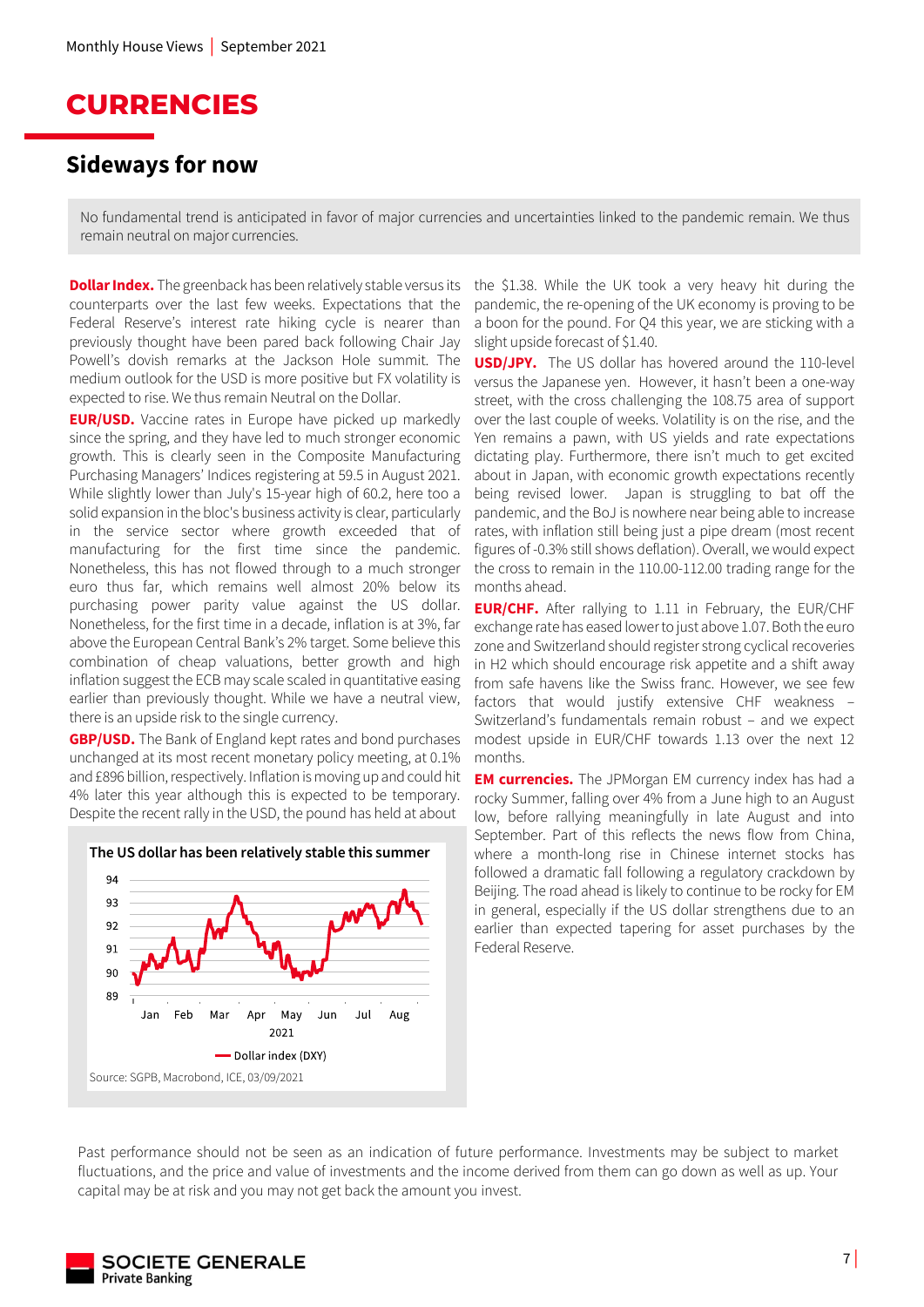

### **Volatility is Back**

Oil prices have been hit hard by Hurricane Ida and the changing COVID-19 situation. However, we are maintaining our Neutral position. Gold continues to offer protection in the event of a downturn in risky markets, which is why we remain Overweight. In hedge funds, our preferred strategies are Special Situations, directional L/S Equity, discretionary Global Macro and CTAs.

#### **Commodities**

Oil. Oil prices dropped sharply in August – for the first time since March – with WTI down -7.4% and Brent down -4.5% in light of concerns over demand in the wake of Hurricane Ida and doubts over the recovery due to the pandemic's track. Ida hit Louisiana as a Category 4 hurricane, forcing 95% of the oil and gas rigs in the Gulf of Mexico to shut down, hitting output to the tune of over 1.74 million barrels per day (mb/d). Ida also caused the largest privately owned crude export and import terminal in the United States to shut down, side-lining almost half the country's refining capacity. Added to this natural disaster is the spread of the Delta variant throughout the world, which is triggering new public health restrictions in several countries. However, these concerns were allayed somewhat at the end of the month, enabling oil to post its best weekly performance in 2021 at 10%.

On 1 September, the OPEC cartel of oil producers and its allies led by Russia agreed on a strategy to gradually increase output and will pump an additional 400,000 b/d in October. This announcement, which was expected by the market, follows on from their mid-July meeting, at which they committed to a monthly output increase of this magnitude until autumn 2022. The decision, which only covers October, also demonstrates the alliance's caution, in that it is leaving the door open to make further adjustments next month.

A barrel of Brent is expected to generally trade between \$60 and \$70 over the coming months.

Gold. After falling early in the month, gold recovered to close to its end-July level. We believe that gold remains an effective diversifier due to its weak correlation with equities. We are remaining Overweight in order to balance our overall positive position in risky assets.



#### **Hedge funds**

Long/Short (L/S) Equity. L/S Market Neutral funds generated strong alpha thanks to a dynamic market timing, with momentum and value exposures initially high, before shifting to defensive stocks. L/S Diversified funds generated a more modest and heterogeneous alpha depending on the region. We continue to prefer them for the time being, given the strong contribution from their more directional bias.

Event Driven. Merger Arbitrage managers benefited greatly from the strong flow of deals. Quality selection allowed them to take advantage of the rather high average spreads and to avoid being impacted by the correction in SPACs (Special Purpose Acquisition Companies, newly-listed stocks which seek mergers with promising private companies) which has subsided. Special Situations managers have also benefited fully from the numerous restructurings, often accelerated by the effects of the pandemic. Their stock selection and sector positioning also allowed them to be less affected by the high volatility of value stocks. This buoyant environment for eventdriven investments is expected to continue.

Fixed Income Arbitrage. Fixed income managers have successfully arbitraged the bond downturn and, to a certain extent, the rebound, particularly in Europe where trends have been clearer. Less directional markets could result in more modest returns from now on. L/S Credit managers have done a good job of market-timing (initially conservative before adding risk), but stock-picking alpha has been thin, given the pulled valuations and flows that have helped compress dispersion among corporate bonds. While alpha should improve, thanks to greater differentiation between issuers, we expect a modest contribution in beta. All in all, we remain Neutral.

Global Macro / CTAs. A mixed year for Global Macro managers, caught short by the Q2 reversal in US rates, doubts about reflation, and weak directionality in currency markets, without participating fully in commodity and equity trends. Periods of major macroeconomic shifts (the end of the pandemic and changes in fiscal and monetary policy in this case) are generally unfavorable for these strategies. The continued normalization of the economies should be more favorable next year. Commodity Trading Advisors (CTAs), on the other hand, have done well, benefiting fully from their exposure to commodities and equities. Market directionality and more uneven trends may now be less favorable for them.

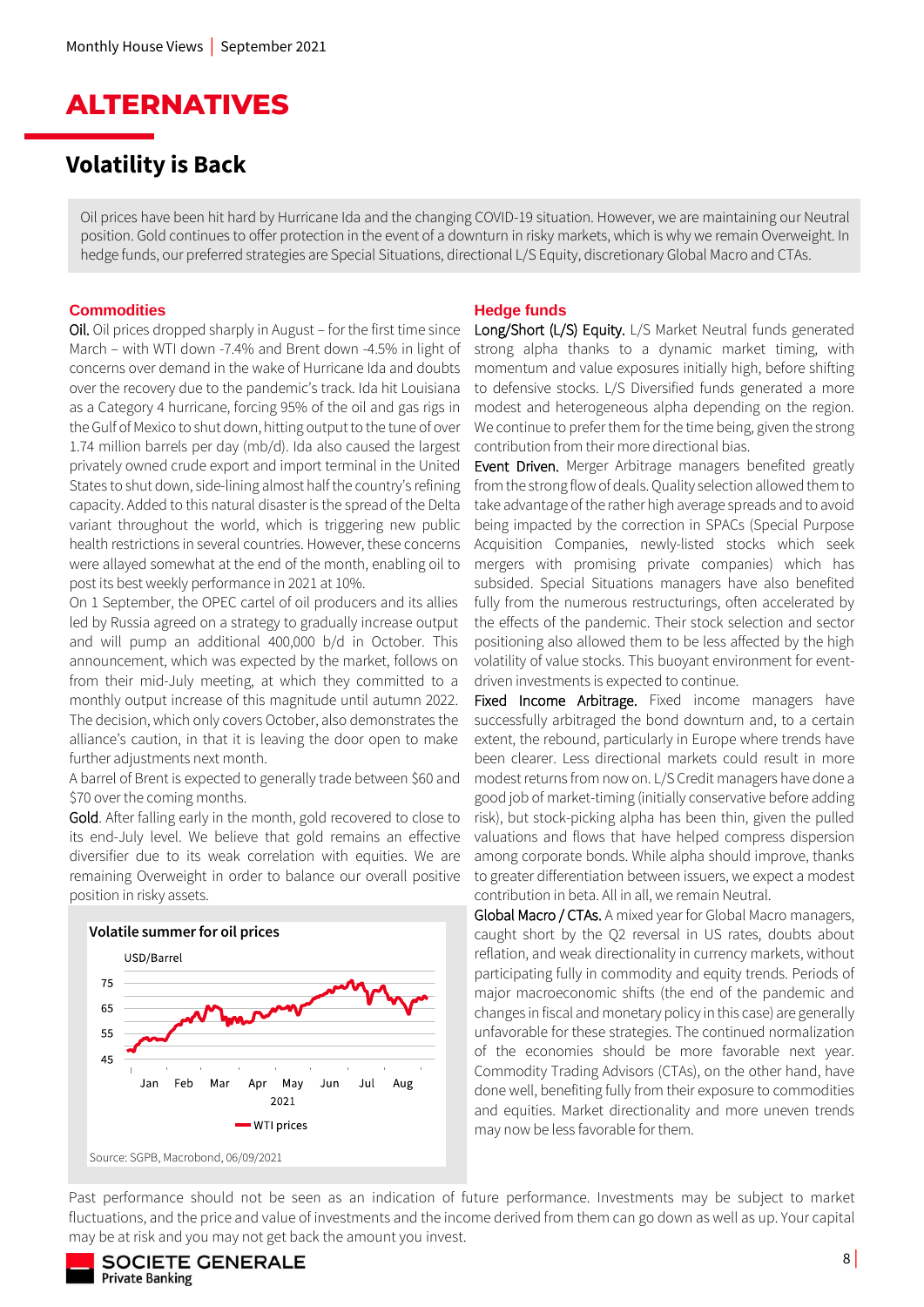# **IMPORTANT INFORMATION – PLEASE READ**

Societe Generale Private Banking is a division of the Societe Generale Group operating through its head office within Societe Generale S.A. and its network (subsidiaries, branches or departments of Societe Generale S.A.) located in the countries mentioned hereafter which use the "Societe Generale Private Banking" and "Kleinwort Hambros" brands, and which distribute this document.

### Subject of the document

This document has been prepared by experts of the Societe Generale Group, and more particularly of Societe Generale Private Banking division, to provide you with information relating to certain financial and economic data. The names and functions of the people who prepared this document are indicated on the first pages of the document.

### This document is a marketing communication that has not been prepared in accordance with legal requirements designed to promote the independence of investment research and the investment service provider is not subject to any prohibition on dealing ahead of the dissemination of investment research.

In order to read and understand the financial and economic information included in this document, you will need to have knowledge and experience of financial markets. If this is not the case, please contact your advisor so that you no longer receive the document. Unless you do this, we shall consider that you have the necessary skills to understand this document.

Please note that this document only aims to provide simple information to help you in your investment or disinvestment decisions, and that it does not constitute a personalised recommendation. You remain responsible for any liabilities that arise. You remain responsible for the management of your assets, and you take your investment decisions freely. Moreover, the document may mention asset classes that are not authorised/marketed in certain countries, and/or which might be reserved for certain categories of investors. Therefore, should you wish to make an investment, as the case may be and according to the applicable laws, your advisor within the Societe Generale Private Banking entity of which you are a client will check your eligibility for this investment and whether it corresponds to your investment profile.

Should you not wish to receive this document, please inform your private banker in writing, and he/she will take the appropriate measures.

### Conflicts of interest

This document contains the views of Societe Generale Private Banking's experts. Societe Generale Private Banking trading desks may trade, or have traded, as principal on the basis of the expert(s) views and reports. In addition, Societe Generale Private Banking's experts receive compensation based, in part, on the quality and accuracy of their analysis, client feedback, revenues of their entityof the Societe Generale Group and competitive factors.

As a general matter, entities within the Societe Generale Group may make a market or act as a principal trader in securities referred to in this report and can provide banking services to the companies mentioned in that document, and to their subsidiary. Entities within the Societe Generale Group may from time to time deal in, profit from trading on, hold on a principal basis, or act advisers or brokers or bankers in relation to securities, or derivatives thereof, or asset class(es) mentioned in this document.

Entities within the Societe Generale Group may be represented on the supervisory board or on the executive board of such persons, firms or entities.

Employees of the Societe Generale Group, or persons/entities connected to them, may from time to time have positions in or hold any of the investment products/ asset class(es) mentioned in this document.

Entities within the Societe Generale Group may acquire orliquidate from time to time positions in the securities and/or underlying assets (including derivatives thereof) referred to herein, if any, or in any other asset, and therefore any return to prospective investor(s) may directly or indirectly be affected.

Entities within the Societe Generale Group are under no obligation to disclose or take into account this document when advising or dealing with or on behalf of customers.

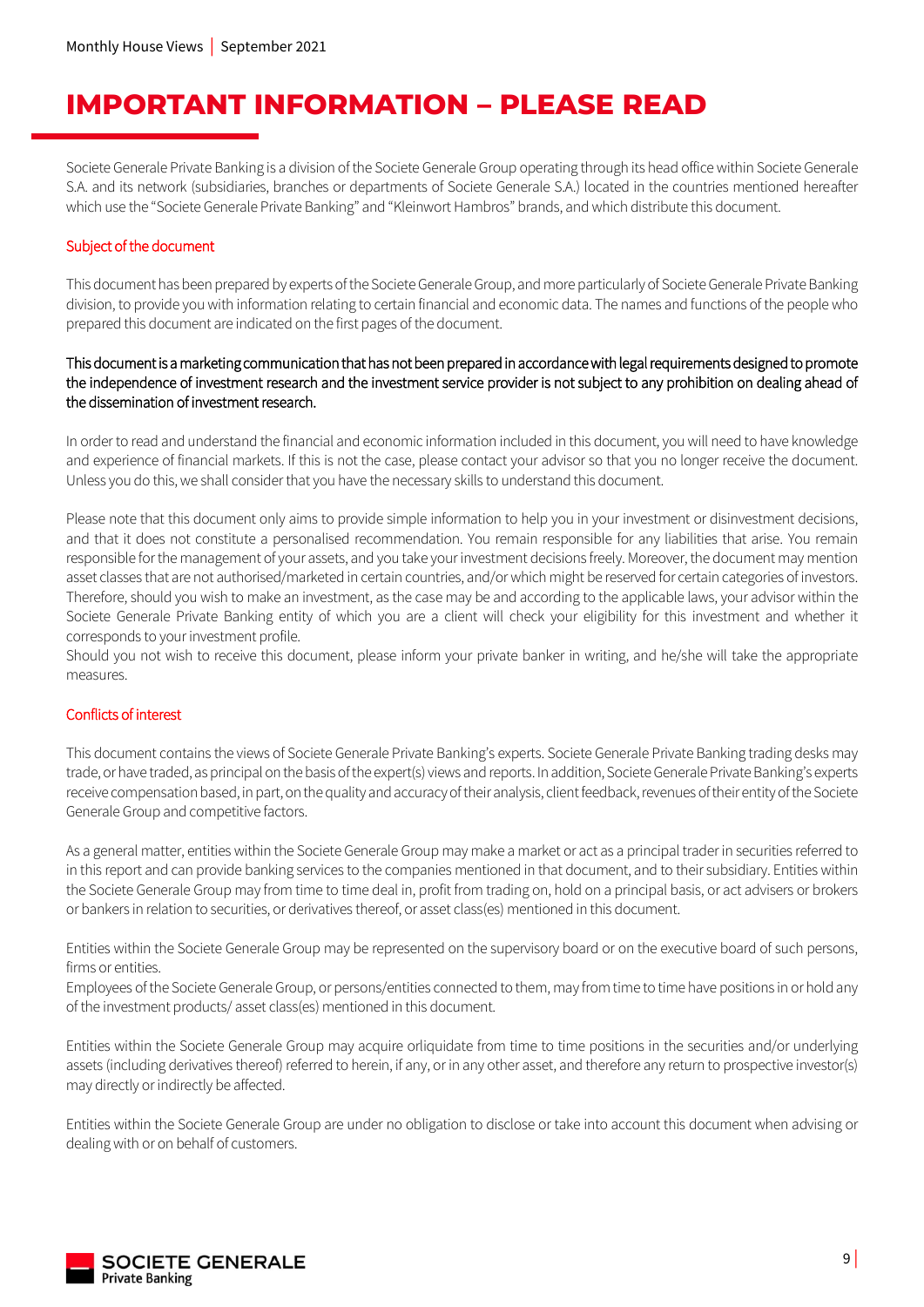### Monthly House Views | September 2021

In addition, Societe Generale Private Banking may issue other reports that are inconsistent with and reach different conclusions from the information presented in this report and are under no obligation to ensure that such other reports are brought to the attention of any recipient of this report.

Societe Generale Group maintains and operates effective organisational and administrative arrangements taking all reasonable steps to identify, monitor and manage conflicts of interest. To help the Societe Generale Private Banking Entities to do this, they have put in place a management of conflicts of interest policy designed to prevent conflicts of interest giving rise to a material risk of damage to the interests of Societe Generale Private Banking's clients. For further information, Societe Generale Private Banking's clients can refer to the management of conflicts of interests policy, which was provided to them by the Societe Generale Private Banking entity of which they are clients.

### General Warning

This document, which is subject to modifications, is provided for information purposes only and has no legal value.

This material has been prepared for information purposes only and is not intended to provide investment advice nor any other investment service. The document does not constitute and under no circumstances should it be considered in whole or in part as an offer, a personal recommendation or advice from any of the Societe Generale Private Banking entities, regarding investment in the asset classes mentioned therein.

Some products and services might not be available in all Société Générale Private Banking entities. Their availability in your jurisdiction may be restricted depending on local laws and tax regulations. In addition, they have to comply with Societe Generale Group Tax Code of Conduct. You should be aware that the investment to which this material relates may involve numerous risks. The amount of risk may vary but can expose you to a significant risk of losing all of your capital, including a potential unlimited loss. Accordingly these products or services may be reserved only for a certain category of eligible investors such as those who are sophisticated and familiar with these types of investment and who understand the risks involved. Furthermore, accessing some of these products, services and solutions might be subject to other conditions, amongst which is eligibility. Your private banker is available to discuss these products, services and solutions with you and to check if they can respond to your needs and are suitable for your investor profile. Accordingly, before making an investment decision, a potential investor, as the case may be and according to the applicable laws, will be questioned by his or her advisor within the Societe Generale Private Banking entity, of which the investor is a client, regarding his eligibility for the envisaged investment, and the compatibility of this investment with his investment profile and objectives.

Before any investment, the potential investor should also consult his own independent financial, legal and tax advisers in order to obtain all the financial, legal and tax information which will allow him to appraise the characteristics and the risks of the envisaged investment and the pertinence of the strategies discussed in this document, as well as the tax treatment of the investment, in the light of his own circumstances.

Prior to any investment, a potential investor must be aware of, understand and sign the related contractual and informative information, including documentation relating to risks. The potential investor has to remember that he should not base any investment decision and/or instructions solely on the basis of this document. Any financial services and investments may have tax consequences and it is important to bear in mind that the Societe Generale Private Banking entities, do not provide tax advice. The level of taxation depends on individual circumstances and such levels and bases of taxation can change. In addition, this document is not intended to provide, and should not be relied on for, accounting, tax or legal purposes and independent advice should be sought where appropriate.

Investment in some of the asset classes described in this document may not be authorised in certain countries, or may be restricted to certain categories of investors. It is the responsibility of any person in possession of this document to be aware of and to observe all applicable laws and regulations of relevant jurisdictions. This document is not intended to be distributed to people or in jurisdictions where such distribution is restricted or illegal. It is not to be published or distributed in the United States of America and cannot be made available directly or indirectly in the United States of America or to any U.S. person.

The price and value of investments and the income derived from them can go down as well as up. Changes in inflation, interest rates and exchange rates may have adverse effects on the value, price and income of investments issued in a different currency from that of the client. The simulations and examples included in this document are provided for informational and illustration purposes alone. The present information may change with market fluctuations, and the information and views reflected in this document may change. The Societe Generale Private Banking entities disclaim any responsibility for the updating or revising of this document. The document's only aim is to offer information to investors, who will take their investment decisions without relying solely on this document. The

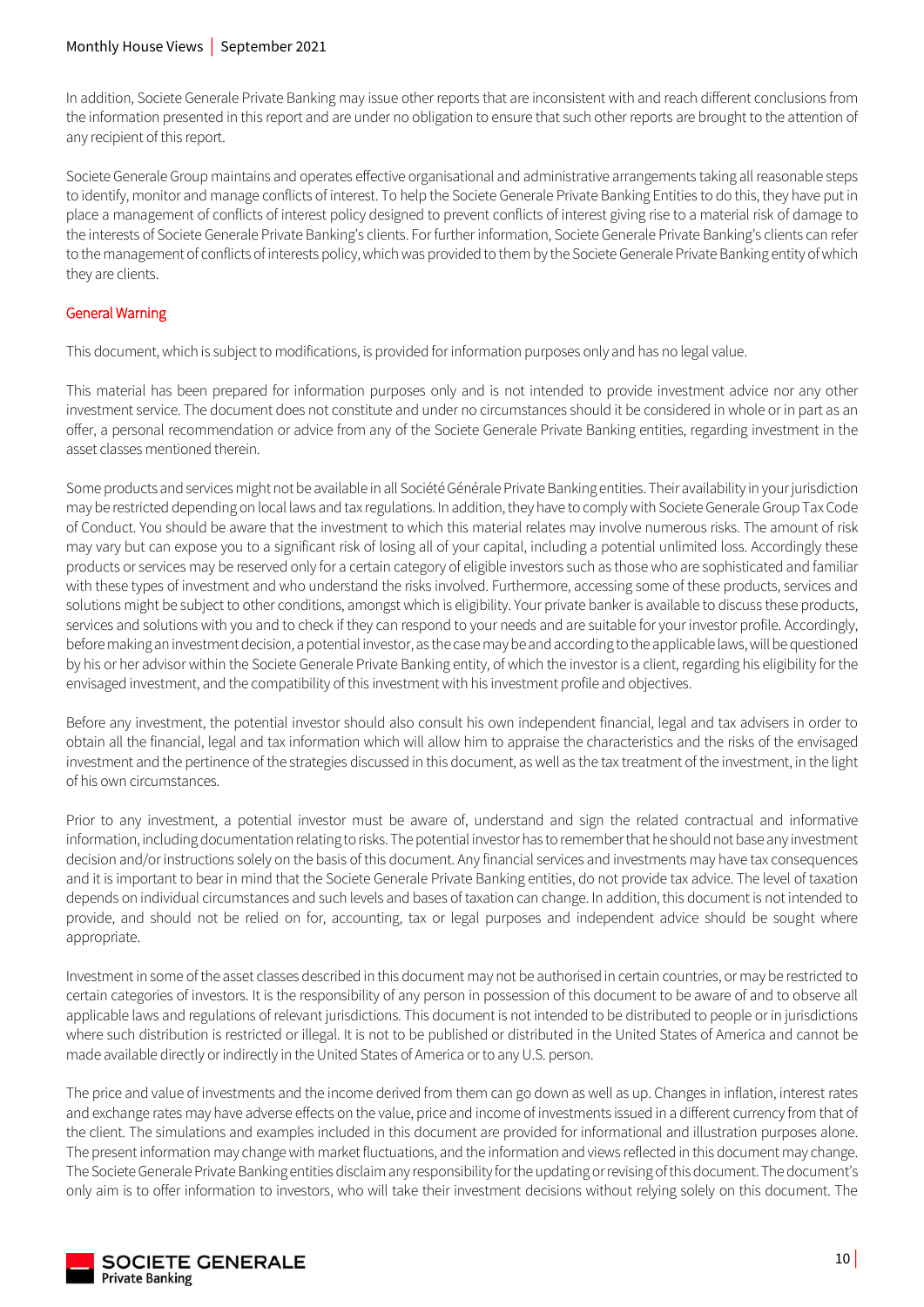### Monthly House Views | September 2021

Societe Generale Private Banking entities disclaim all responsibility for direct or indirect losses related to any use of this document or its content. The Societe Generale Private Banking entities do not offer no implicit or explicit guarantees as to the accuracy or exhaustivity of the information or as to the profitability or performance of the asset classes, countries and markets concerned.

The historical data, information and opinions provided herein have been obtained from, or are based upon, external sources that the Societe Generale Private Banking entities believe to be reliable, but which have not been independently verified. The Societe Generale Private Banking entities shall not be liable for the accuracy, relevance or exhaustiveness of this information. Information about past performance is not a guide to future performance and may not be repeated. Investment value is not guaranteed and the value of investments may fluctuate. Estimates of future performance are based on assumptions that may not be realised.

This document is confidential. It is intended exclusively for the person to whom it is given, and may not be communicated or notified to any third party (with the exception of external advisors, on the condition they themselves respect this confidentiality undertaking). It may not be copied in whole or in part without the prior written consent of the relevant Societe Generale Private Banking entity.

### Specific warnings per jurisdiction

France: Unless otherwise expressly indicated, this document has been issued and distributed by Societe Generale, a French bank authorised and supervised by the *Autorité de Contrôle Prudentiel et de Résolution,* located at 4, Place de Budapest, CS 92459, 75436 Paris Cedex 09, under the prudential supervision of the *European Central Bank* ("ECB"), and under the control of the Autorité des Marchés Financiers ("AMF"). Societe Generale is also registered at ORIAS as an insurance intermediary under the number 07 022 493 orias.fr. Societe generale is a French Société Anonyme with its registered address at 29 boulevard Haussman, 75009 Paris, with a capital of EUR 1,066,714, 367.50 on 1<sup>st</sup> August 2019 and unique identification number 552 120 222 R.C.S. Paris. Further details are available on request or can be found at www[. http://www.privatebanking.societegenerale.fr/.](http://www.privatebanking.societegenerale.fr/)

Luxembourg: This document has been distributed in Luxembourg by Societe Generale Bank & Trust ("SGBT"), a credit institution which is authorised and regulated by the *Commission de Surveillance du Secteur Financier* ("CSSF") under the prudential supervision of the *European Central Bank* ("ECB"), and whose head office is located at 11 avenue Emile Reuter – L 2420 Luxembourg. Further details are available on request or can be found a[t www.sgbt.lu.](http://www.sgbt.lu/)No investment decision whatsoever may result from solely reading this document. SGBT accepts no responsibility for the accuracy or otherwise of information contained in this document. SGBT accepts no liability or otherwise in respect of actions taken by recipients on the basis of this document only and SGBT does not hold itself out as providing any advice, particularly in relation to investment services. The opinions, views and forecasts expressed in this document (including any attachments thereto) reflect the personal views of the author(s) and do not reflect the views of any other person or SGBT unless otherwise mentioned. SGBT has neither verified nor independently analysed the information contained in this document. The CSSF has neither verified nor analysed the information contained in this document.

Monaco: The present document has been distributed in Monaco by Société Générale Private Banking (Monaco) S.A.M., located 13, 15 Bd des Moulins, 98000 Monaco, Principality of Monaco, governed by the *Autorité de Contrôle Prudentiel et de Résolution* and the *Commission de Contrôle des Activités Financières*. The Financial products marketed in Monaco can be reserved for qualified investors in accordance with Law No. 1339 of 07/09/2007 and Sovereign Ordinance No 1.285 of 10/09/2007. Further details are available upon request or o[n www.privatebanking.societegenerale.mc.](http://www.privatebanking.societegenerale.mc/)

Switzerland: This document has been communicated in Switzerland by Société Générale Private Banking (Suisse) SA (« SGPBS »), whose head office is located at rue du Rhône 8,, CH-1204 Geneva. SGPBS is a bank authorized by the *Swiss Financial Market Supervisory Authority* ("FINMA"). Further details are available on request or can be found at [www.privatebanking.societegenerale.ch.](http://www.privatebanking.societegenerale.ch/)

This document (i) does not provide any opinion or recommendation about a company or a security, or (ii) has been prepared outside of Switzerland for the « Private banking ». Therefore, the Directives of the Swiss Bankers Association (SBA) on the Independence of Financial Research do not apply to this document.

This document has not been prepared by SGPBS. SGPBS has neither verified nor independently analyzed the information contained in this document. SGPBS accepts no responsibility for the accuracy or otherwise of information contained in this document. The opinions, views and forecasts expressed in this document reflect the personal views of the relevant author(s) and shall not engage SGPBS' liability.

This document is not a prospectus within the meaning of articles 652a and 1156 of the Swiss Code of Obligations.

This document is issued by the following companies in the Kleinwort Hambros Group under the brand name Kleinwort Hambros:

United Kingdom: SG Kleinwort Hambros Bank Limited is authorised by the Prudential Regulation Authority and regulated by the Financial Conduct Authority and the Prudential Regulation Authority. The firm reference number is 119250. The company is

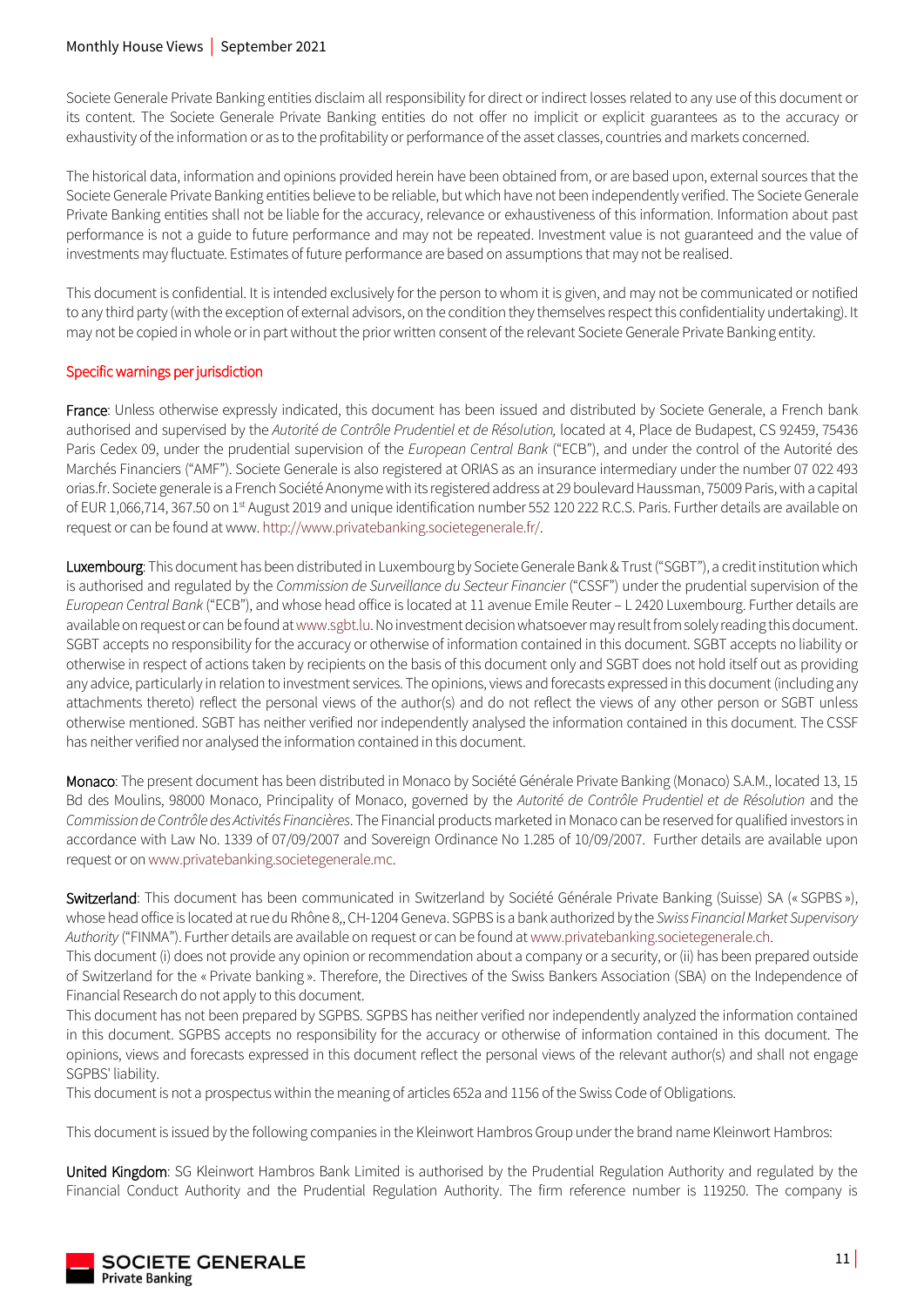incorporated in England and Wales company registration under number 964058 and its registered address is 5th Floor, 8 St James's Square, London, England, SW1Y 4JU.

Channel Islands: Kleinwort Hambros is the brand name of SG Kleinwort Hambros Bank (CI) Limited, which is regulated by the Jersey Financial Services Commission for banking, investment, money services and fund services business. The company is incorporated in Jersey under company registration number company registration 2693 and its registered address is PO Box 78, SG Hambros House, 18 Esplanade, St Helier, Jersey JE4 8PR.

SG Kleinwort Hambros Bank (CI) Limited – Guernsey Branch is regulated by the Guernsey Financial Services Commission for banking, investment and money services business. Its address is PO Box 6, Hambro House, St Julian's Avenue, St Peter Port, Guernsey, GY1 3AE. The company (including the branch) is also authorised and regulated by the UK Financial Conduct Authority in respect of UK regulated mortgage business and its firm reference number is 310344. The Company (including the branch) is not authorised or regulated by the UK Financial Conduct Authority for accepting UK bank deposits nor is it permitted to hold deposits in the UK.

Kleinwort Hambros is the brand name of SG Kleinwort Hambros Trust Company (CI) Limited, which is regulated by the Jersey Financial Services Commission in the conduct of trust company business and fund services business and by the Guernsey Financial Services Commission in the conduct of fiduciary services business. The company is incorporated in Jersey under company registration number 4345 and its registered address is SG Hambros House, PO BOX 197, 18 Esplanade, St Helier, Jersey, JE4 8RT. Its address in Guernsey is PO Box 86, Hambro House, St Julian's Avenue, St Peter Port, Guernsey, GY1 3ED.

This document has not been authorized or reviewed by the JFSC or FCA.

Gibraltar: SG Kleinwort Hambros Bank (Gibraltar) Limited is authorised and regulated by the Gibraltar Financial Services Commission for the conduct of banking, investment and insurance mediation business and its firm reference is 419436. The company is incorporated in Gibraltar under company registration number 01294 and its registered address is 32 Line Wall Road, Gibraltar.

Kleinwort Hambros is part of Societe Generale Private Banking, which is part of the wealth management arm of the Societe Generale Group. Societe Generale is a French Bank authorised in France by the Autorité de Contrôle Prudentiel et de Resolution, located at 4, Place de Budapest, CS 92459, 75436 Paris Cedex 09 and under the prudential supervision of the European Central Bank. It is also authorised by the Prudential Regulation Authority and regulated by the Financial Conduct Authority and the Prudential Regulation Authority.

Further information on the Kleinwort Hambros Group including additional legal and regulatory details can be found at: www.kleinworthambros.com

### [http://www.privatebanking.societegenerale.com](http://www.privatebanking.societegenerale.com/)

© Copyright Societe Generale Group 2021. All rights reserved. Any unauthorised use, duplication, redistribution or disclosure in whole or in part is prohibited without the prior consent of Societe Generale. The key symbols, Societe Generale, Societe Generale Private Banking and Kleinwort Hambros are registered trademarks of Societe Generale. All rights reserved.